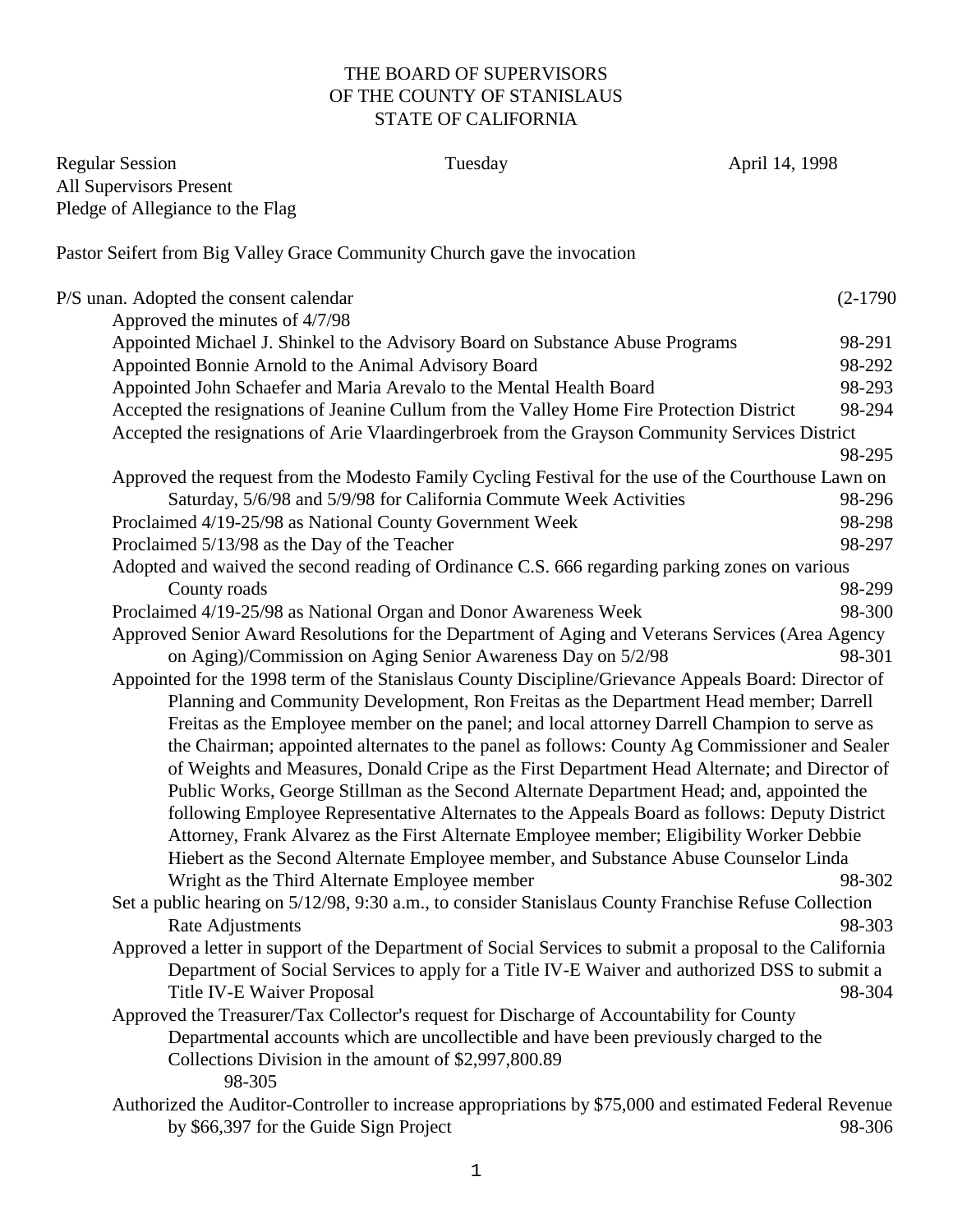- Authorized the Chairman to sign the Grant Easement deed to the City of Modesto for public right-ofway for County Center No. 3 98-307
- Approved the FY 1997/98 Transportation Development Act Supplemental Claim and authorized the Director of Public Works to execute and submit it to SAAG 98-308
- Approved the request by the Knights Ferry History and Museum Association to hold the Peddlers Faire on Covered Bridge Road on Sunday, 4/26/98, and authorized the Director of Public Works to issue a permit for the event 98-309
- Set a public hearing for 5/19/98, at 7:15 P.M. to consider proposal to execute an agreement to purchase real property as a condition of development for the Salida Mello-Roos Planned Development Project and authorized the Clerk of the Board to advertise the notice of the proposed public hearing on  $4/21/98$ ,  $4/28/98$  and  $5/5/98$   $\hspace{1.5cm}$  98-310
- Approved joining Counties' State Mandate claim regarding Property Tax Shift from Local Governments to Education Revenue Augmentation Fund (ERAF) 98-311

S/M (4-1)(Paul) Approved an agreement with Telecare Corporation to provide Mental Health Services through the establishment of a Modesto Regional Center and authorized the Mental Health Director, or his Designee, to sign an agreement with Telecare Corporation for the provision of Mental Health service 98-312 (1-50

M/P unan. Approved the appointment of Dr. Garfield Pickell as the Medical Director of the Health Services Agency Effective 5/1/98 and presented Dr. Suzanne Meyer with a Certificate of Appreciation for her medical leadership at SMC in her role as Medical Director 98-313 (1-2115

C/S unan. Approved the agreement between the Department of Social Services and D.R. Lema & Associates to provide quality assessment review services through 7/30/98 and authorized the Director of DSS, or his Deputy Director Designee, to sign the agreement and any amendments not to exceed \$32,400 98-314 (1-2299

Item B- 9. Approval of the Imposition of a \$1.00 Vehicle Registration Fee Surcharge for the Purpose of Funding the CAL-ID (Fingerprinting) System; Establish Trust Fund; Purchase Fixed Assets; and Two Legal Clerk II Positions - Sheriff, was pulled from the agenda and will be brought back to the Board on 4/28/98

C/M unan. Approved rescheduling the public hearing from  $4/14/98$  at 9:25 a.m. to  $4/28/98$  at 9:35 a.m. to consider whether or not to adopt a resolution of necessity relating to the condemnation of real Property for the Salado Creek Improvement Project 98-315(a) (1-2615

Referred to the DER, Sheriff's Department, and Public Works Department a letter from the Knights Ferry Sesquicentennial Committee requesting a waiver of Stanislaus County fees in connection with their celebration events

Referred to the Health Services Agency a letter from the Del Puerto Hospital regarding the Board of Directors decision to suspend the hospital's license and terminate services

Referred to the CEO a letter from Assemblymember Strom-Martin requesting support for AB 2510 which would provide relief to local governments that have incurred damage as a result of this year's storms

Referred to the Auditor-Controller a letter from State Controller Kathleen Connell regarding Stanislaus County's 1996-97 Fiscal Year Single Audit Report Certification and Audit Finding Resolution